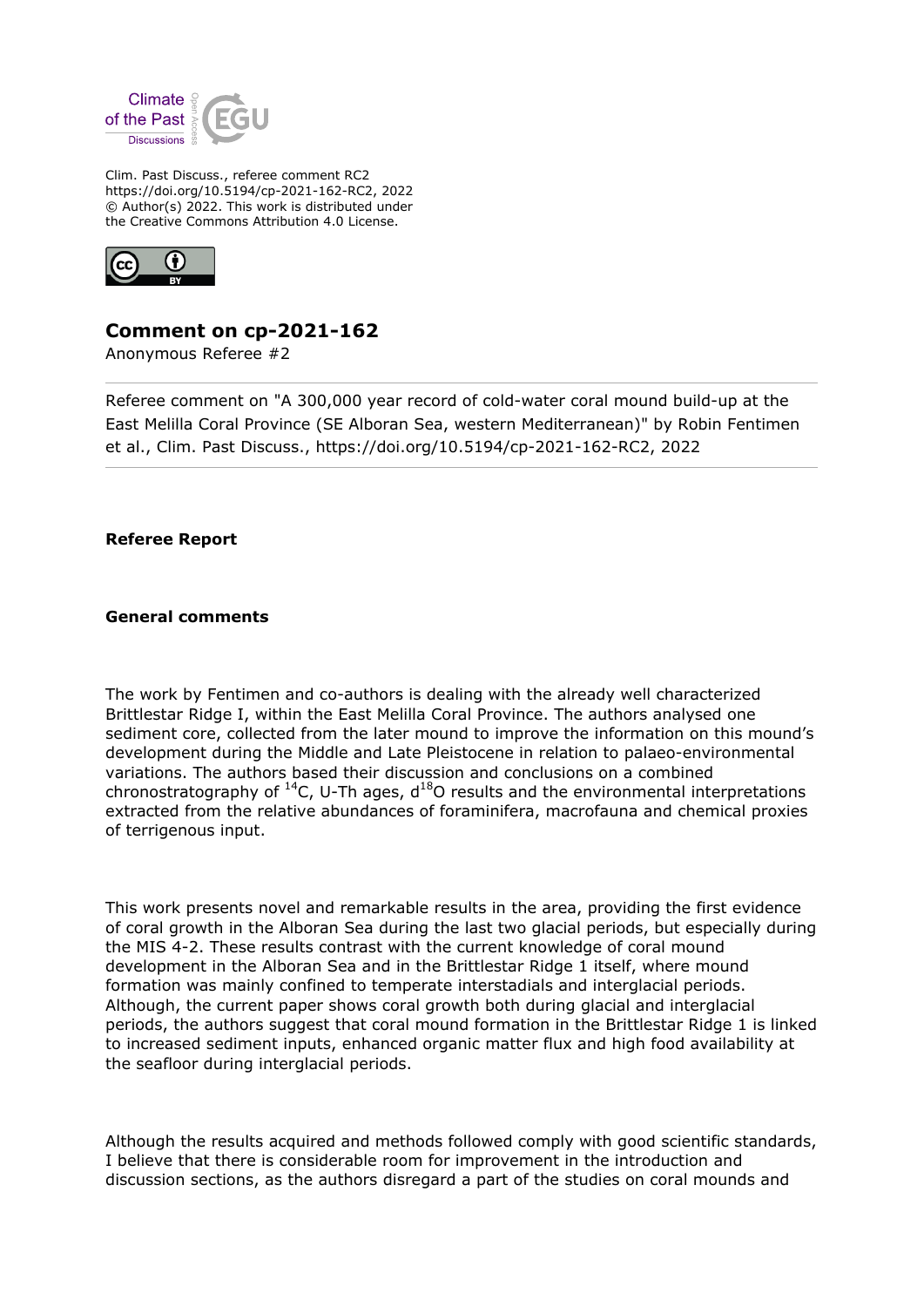CWC assemblages carried out in the Mediterranean Sea. While the paper focuses on a Mediterranean coral mound, the authors give much more detailed information on the environmental variables and processes controlling coral mound formation in the North Atlantic. For instance, there are no comments on the current state and species dominance of CWC assemblages in the Mediterranean Sea. In a similar way, although there is relevant information on coral mound development in the Alboran sea going back >300 kyr, the authors do not comment on it. Although one of these studies is an unpublished PhD thesis (by Thomas Krengel), I believe the authors should still comment on the conclusions acquired there, especially because the thesis is built around MeBo cores collected in the Brittlestar Ridge 1 itself. In addition, the studies from the Cabliers Coral Mound Province, showing the only currently thriving coral reefs in the Alboran Sea and their development since the Middle Pleistocene are also ignored. The authors should add all this information and provide numbers on aggradation rates and oldest dated corals in the Mediterranean Sea to set a good ground for a more relevant discussion of their results.

With regards to the discussion I recommend moving the first part of the results where the authors discuss the chronostratigraphy of the core and set it as the first section of the discussion. I suggest to also add here or just before chapter 5.3 all the information from section 5.1.3 together with a more in-depth discussion of the paper's results, in terms of coral growth periods and mound aggradation rates with those previously published for other coral mounds of the Mediterranean Sea (e.g. Fink et al., 2013; Stalder et al., 2015, 2018; Wang et al., 2019; Krengel, 2019; Corbera et al., 2021, 2022). And then continue the discussion as it is, with environmental setting during interglacials and glacials and the final section comparing with North Atlantic coral mounds. Regarding the later chapter, I recommend to shorten this section avoiding too many details on the specific environmental controls for the Atlantic coral mound provinces as they are located in very contrasting environmental settings.

Nonetheless, as this study provides a significant contribution to the current knowledge on coral mound formation in the Mediterranean Sea, I recommend to publish this manuscript subject to moderate revisions of the introduction and discussion chapters as commented above, and after addressing the specific comments below, which will hopefully help to improve the quality of the manuscript.

**Specific comments**

**ABSTRACT** 

Line 22: Please change "300 ky" for "300 kyr", and revise throughout the text. The abbreviation "kyr" should be used when the authors refer to a period of time and "ka BP" when they refer to a specific moment in the past.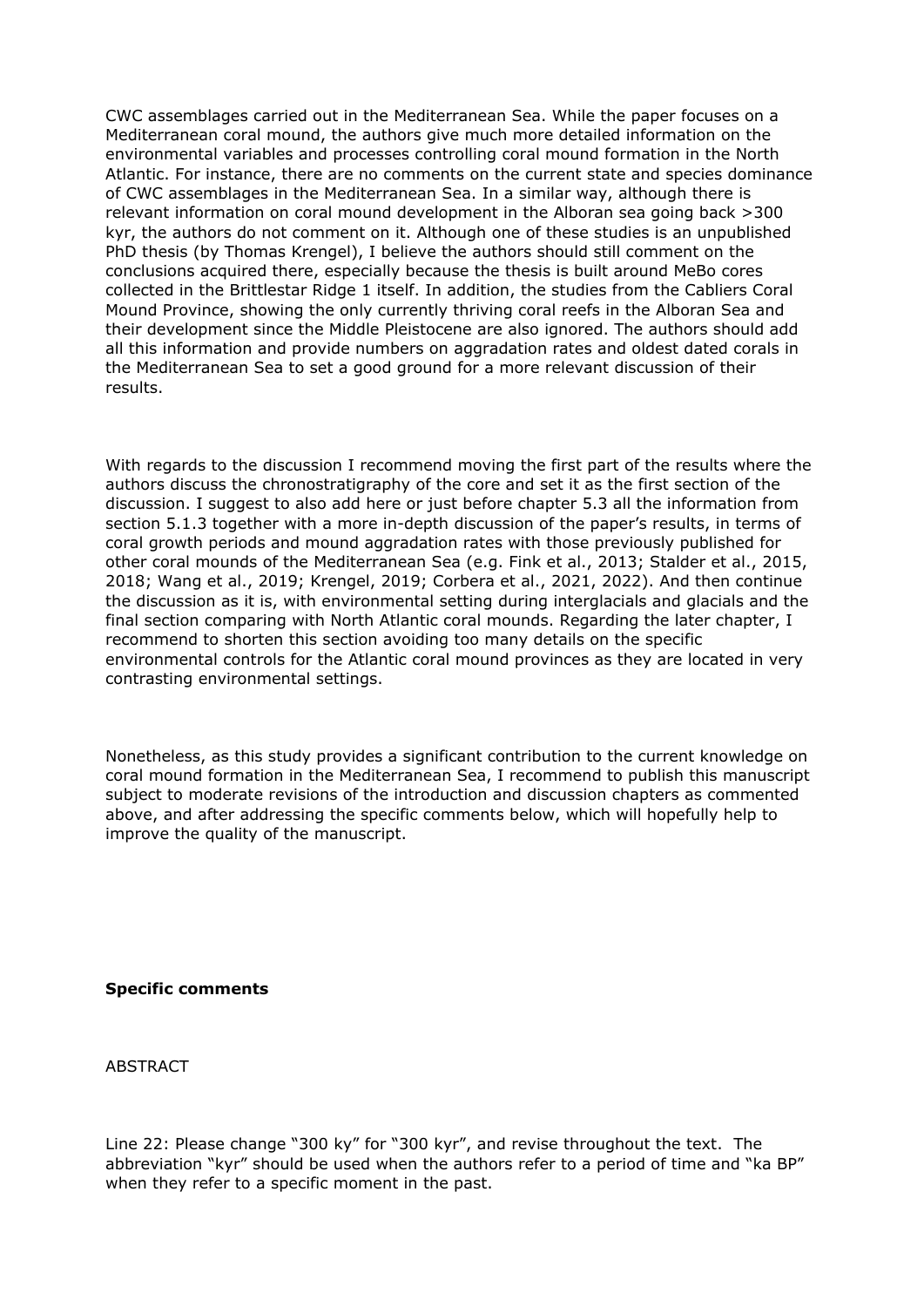Line 26: Coral mounds in the Gulf of Cadiz develop during glacial periods, while Norwegian and Irish mounds develop during interglacials, both of them being in the Northeast Atlantic. On another note, I believe it would be more relevant to the work presented here to compare the results acquired with those already published for other mounds in the Mediterranean Sea. Especially, because this is the first time that such amount of coral ages have been obtained in an Alboran Sea coral mound for the last glacial period (MIS 2-4).

Lines 28: Saying that coral mound build-up in the Southeast Alboran Sea presents aggradation rates  $< 10$  cm kyr<sup>-1</sup> is not accurate. What about the high aggradation rates of the brittlestar ridges and Cabliers mounds during the Early Holocene? The Dragon mound and Cabliers also display ARs higher than 10 cm/kyr in the MIS 5. See Thomas Krengel PhD Thesis (2019; available online), Wang et al. (2019) and Corbera et al. (2021). In fact, the authors comment on such aggradation rates (75 to 420 cm/kyr) in line 83.

INTRODUCTION

Line 38: Please change "common on Earth" by "widespread in the world ocean"

Lines 44-46: Please add that such oceanographic features also accumulate particulate organic matter due to their sharp density gradient.

Line 50: Please add the reference by Hebbeln et al., 2016, dealing with the baffling capacity of coral frameworks and the role of the hemipelagic sediments in stabilising the coral frameworks.

Line 53: The study focuses in the Alboran Sea, where there are already many examples of aggradation rates equal or even higher than those of the porcupine Seabight. Hence, I believe it would be more appropriate to use one of those mound aggradation rates as an example.

Line 54-56: Please change the structure of the sentence for an easier lecture. For instance: "As such, and in spite of mound formation being generally discontinuous, coral mounds…"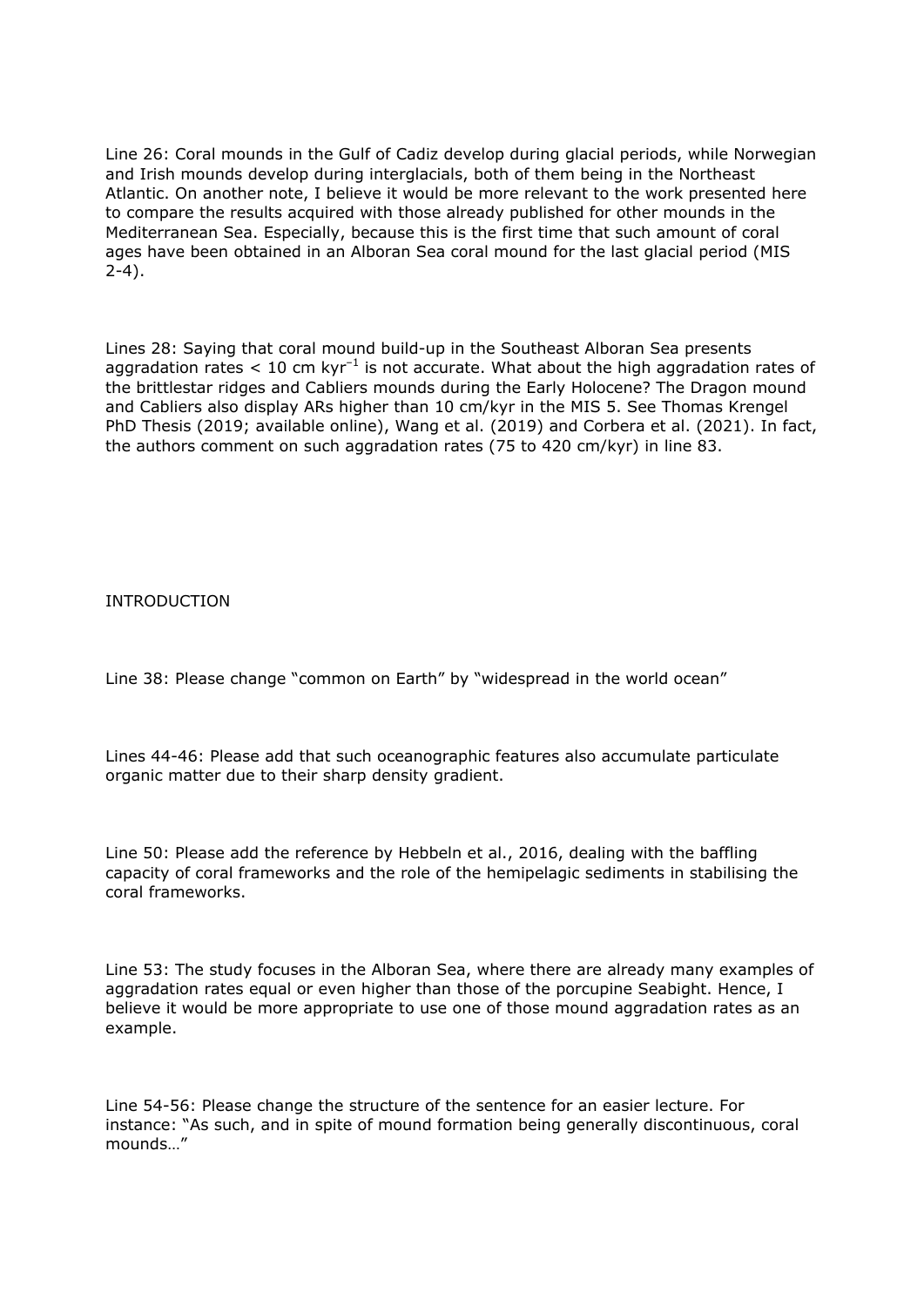Lines 60-75: Too much detail on the controls of CWC mound development for each "province" of the Atlantic. Instead, I would state the main development periods and give and overall explanation on the environmental controls at the end of the paragraph and explain better the environmental variables driving mound development in the Mediterranean Sea.

Lines 72-75: Gulf of Cadiz coral mounds only develop during glacials. Check Wienberg et al. (2010). It displays one coral age in the MIS5 but this cannot be attributed to mound formation.

Line 78: Please change "concentrated in the East Alboran Sea" for "concentrated in the Alboran Sea" as Lo Iacono et al. (2014) is not really East Alboran. Nonetheless, there are also many documented mounds in the Corsica channel (Remia and Taviani 2005; Angeletti et al., 2020), south of Pantelleria (strait of sicily; Martorelli et al., 2011) and on the Tunisian Plateau (Camafort et al., 2020; Corbera et al., 2022), that should not be disregarded.

Lines 77-88: Although the manuscript focuses on Mediterranean CWC mounds, the introduction gives more detailed information on the environmental controls for the Atlantic coral mounds than the Mediterranean Sea ones. Here it focusses only on information from the Melilla Mound Field and just during the MIS1. I recommend to add the results from Thomas Krengel PhD thesis and Corbera et al. (2021, 2022), which expands the information to other areas of the Alboran and Mediterranean Sea, and to the Late and Middle Pleistocene. It should also be stated somewhere in this paragraph that most of the Mediterranean coral mounds are in a stagnation stage, except for the North Cabliers Coral Mounds (Corbera et al., 2019) and the Corsica Mounds (Angeletti et al., 2020).

Line 91: This is not entirely true. Although the data has not been published in a peer reviewed journal there is information on long-term mound development and environmental forcing from the Brittlestar Ridge 1 and Dragon Mound (both from the EMCP) that goes back  $>$  300 kyr.

Line 93: Considering that this paper shows for the first time the presence of coral proliferation in the Alboran Sea during the last glacial period (MIS 2-4), I believe that instead of comparing the development of BR1 with Atlantic mounds, the paper would benefit and become stronger from comparing its results with the development of other Mediterranean Coral Mounds. Especially, with results acquired from gravity cores previously collected from the BR1 itself, where no glacial ages have been reported before.

Do the authors have any hypotheses on why this part of the mound presents limited coral growth during the last glacial, whereas less than 2 km to the south west and around the same depth (i.e.  $\sim$ 330 m) no coral growth has been observed during this period?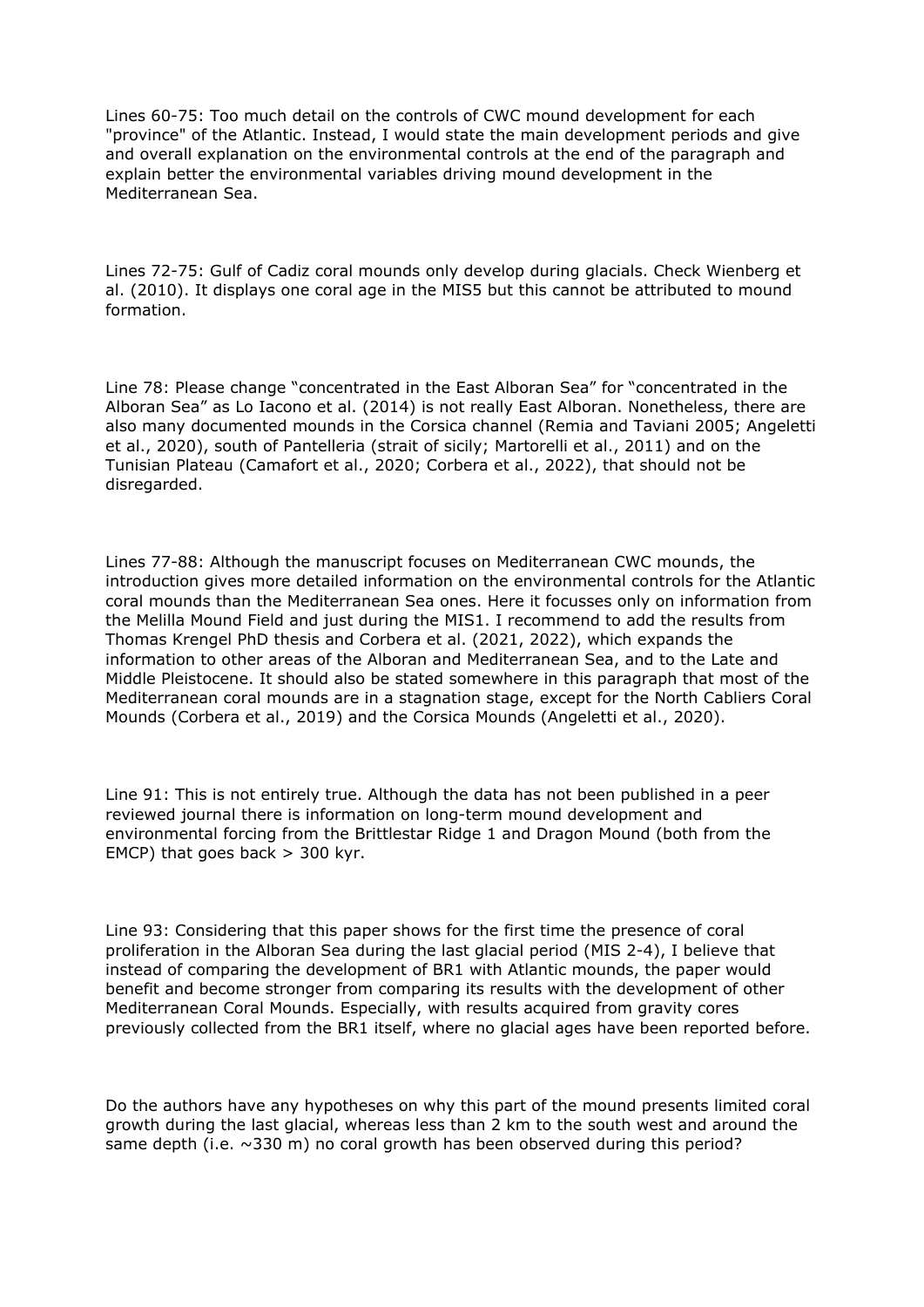### STUDY AREA

Lines 98-100: Please move these two sentences to the start of the paragraph.

Line 105: Please change to "The ridges are 3 to 20 km in length and vary in height from 50 to 150 m…"

Lines 106-108: Please change sentence to "These mounds are characterized by dead coral framework with some living corals at their summits…"

Line 136-138: Please modify to "It is important to note that, as it moves towards the west, the LIW receives contributions from other water masses and hence, its characteristics gradually change as it gets closer to the Strait of Gibraltar (Millot, 2013)".

Line 139: What is this water mass? Which are the differences in physicochemical conditions with the LIW? There is barely more than one paper where someone mentions this water mass. Also Ercilla et al. (2016) is not a physical oceanography paper, but an study dealing with contourites.

Line 144: Please find another REF, as this is not a physical oceanography paper.

MATERIAL AND METHODS

Line 189: Please modify to "*MaterialStatistics*"

Lines 200-201: Please change to "background sediment (i.e. aluminum)"

Lines 208-211: Please modify to "Since the Saharan region, which is the dominant source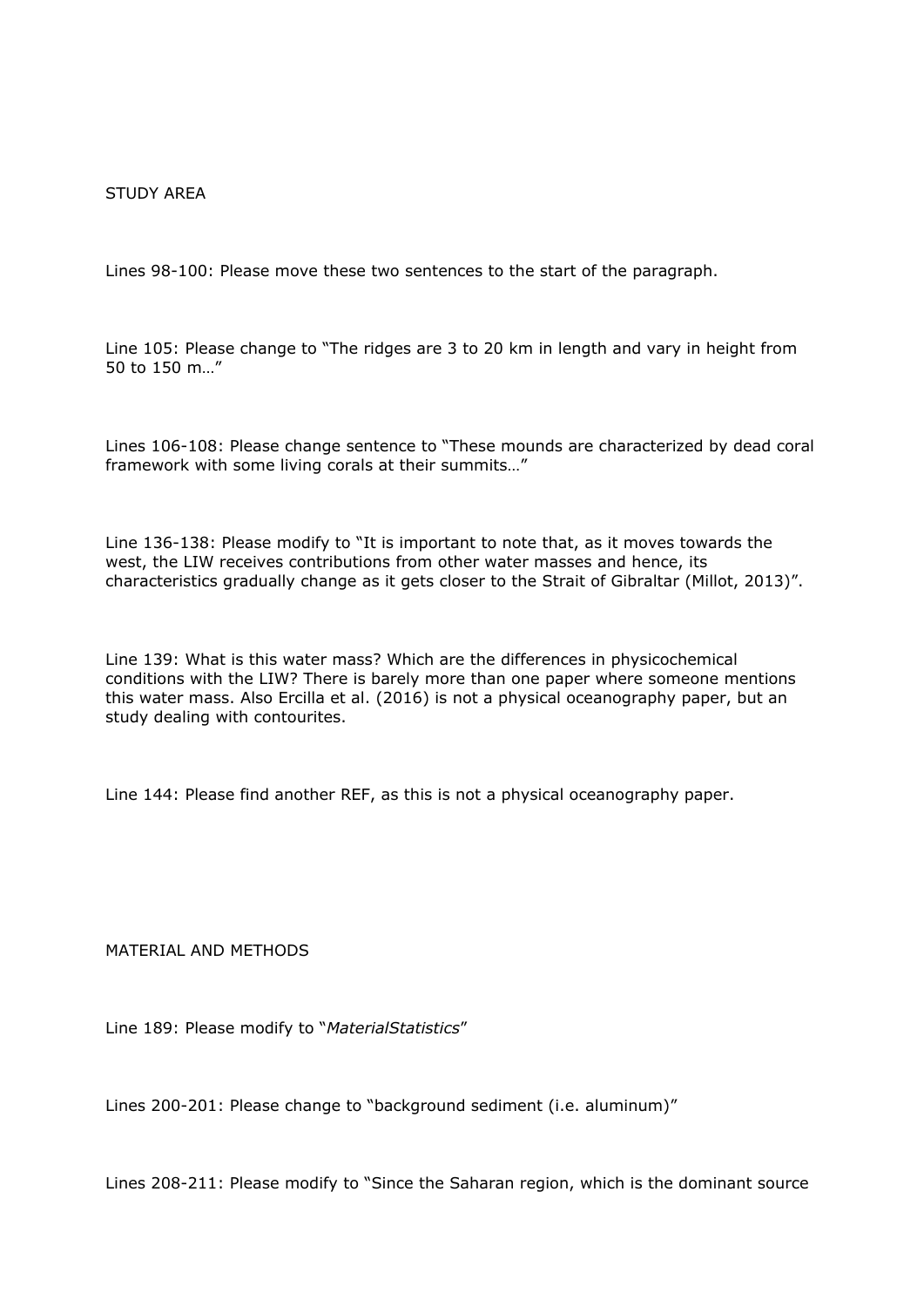of aeolian dust in the Mediterranean Sea, is essentially composed of silicates with high quartz content (REFS) and considering silica is rare in the Alboran Sea sediments (REF), the Si/Al ratio has been used to track variations in terrestrial inputs"

Line 215: Please modify to "Rb/Al ratios provide robust and valuable records of terrestrial input".

Line 224: Sometimes written as "grain-size" and others as "grain size". Please revise and keep consistency throughout the manuscript.

Line 279: Please modify to *L. lobatula*, as this species has already been mentioned in the manuscript (line 261)

RESULTS

Lines 309-316: These are not really results and thus, I recommend to move this paragraph to the discussion section. Maybe just at the start of the discussion, before talking about the environmental setting

Line 323: What test is this package doing? A linear regression of the data points? Please specify and in any case the authors the authors should also show the p-value of the test.

Line 340: By correlation coefficient are you referring to  $R^2$ ? If so please display it in a consistent way throughout the manuscript and add the p-value.

Line 345: Add p-values please.

Line 363: Please modify "surrounded by" for "embedded in"

Line 368: Please change "of essentially terrestrial.." to "essentially of terrestrial…"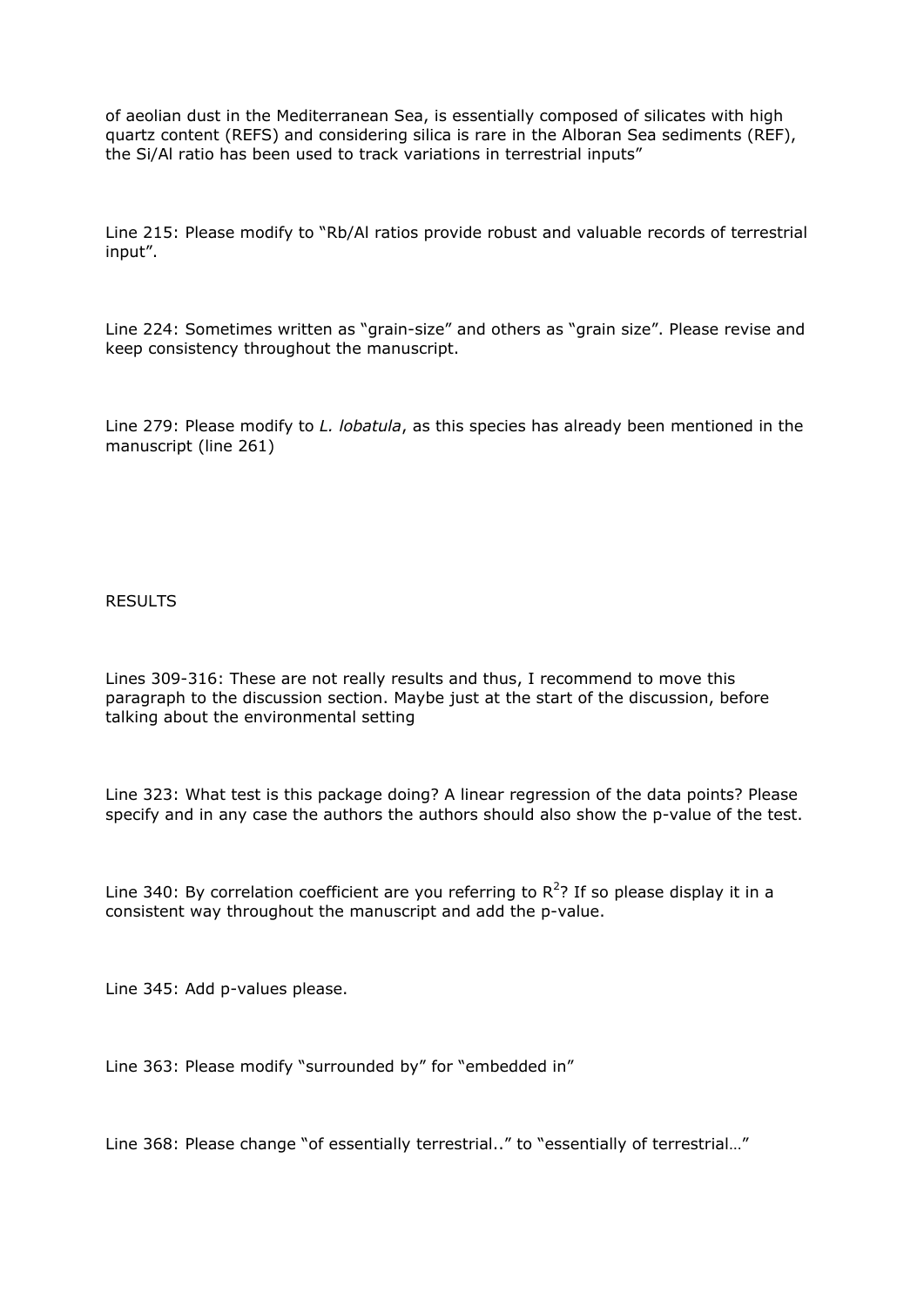Lines 387-388: Please change to "G. bulloides goes from -2.2 ‰ at 12 cm to -0.5 ‰ at 292 cm, whereas that of the benthic *L. lobatula* goes from 0.9 ‰ at 872 cm to 1.8 ‰ at 362 (Fig. 5)."

Line 414: If you specify the core depth for the MIS 3, please do the same for the MIS 6.

Line 419: Please change to "(Figs 3, 8)".

Line 419-421: Please modify to "Although the dominant coral species in the core is the scleractinian D. pertusum, in the upper 20 cm this species is replaced by M. oculata (Figs. 3, 8)"

Line 422: Please specify approx/average coral contents for glacial and interglacial periods.

Line 426: Please explain with a bit more detail the changes in aggradation rates from MIS 6 to MIS 1.

Lines 438-441: Please change to "*G. vitreus, T. retusa* and *B. pectunculoides*" as they have already been fully mentioned at the beginning of this paragraph.

Lines 460-461: Please change to *D. coronata* and *L. lobatula*.

Line 470: Please write full genus for "*B. aculeata*" as it is the first time this species is mentioned

Line 475: Please modify to "*U. mediterranea*" it has already been mentioned before.

#### **DISCUSSION**

Line 486: I recommend to add the discussion on the chronostratigraphy construction as a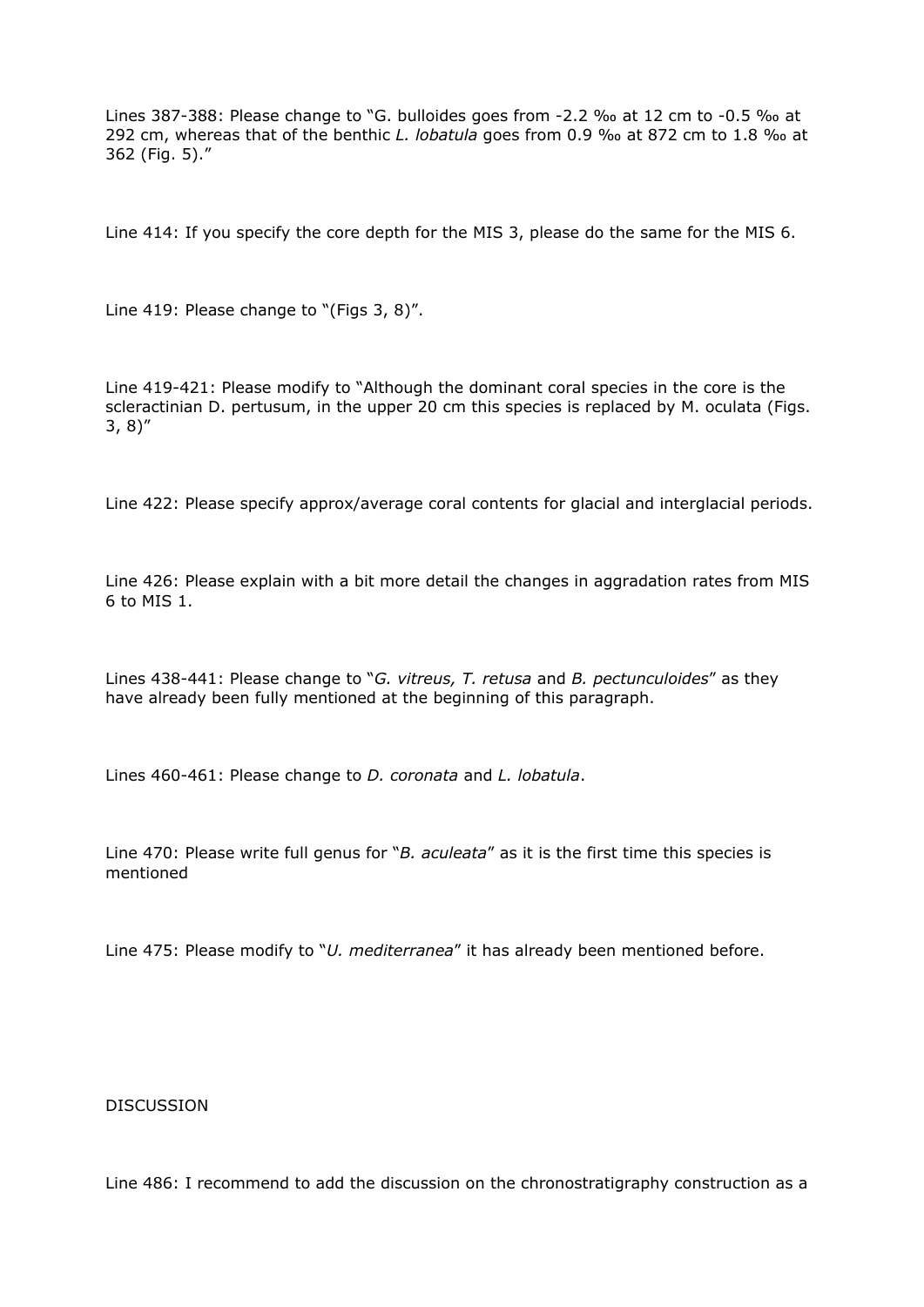general discussion at the beginning of this section.

Lines 493-496, 500-502, 505-508: The authors talk about organic matter flux in all these sentences. Such repetition is a bit confusing for the reader and it makes it difficult to follow the authors argumentation. Please merge these statements in a couple of sentences prior to lines 497-499.

Line 513: Please change "Overall" to "Indeed, the.."

Line 516: Please modify to "towards the end of such periods"

Lines 537-539: This is a bit contradictory as both this mound (i.e. BRI), the dragon mound (also EMCP), West Melilla and southern Cabliers show aggradation rates > 20 cm/kyr during interglacial periods. Please check Krengel PhD Thesis, Wang et al. (2019), Corbera et al. (2021). In fact, there are papers of CWC reefs thriving under hypoxia off Angola and Namibia. Check Tamborrino et al. (2019) and Hebbeln et al. (2020).

The present paper also shows higher coral content during the MIS 5, indicative of a more prolific coral growth/mound formation period (as observed in Fig. 3 and mentioned by the authors in lines 568-570). However, the lack of enough coral ages ( $n=3$ ) does not allow to properly constrain the actual aggradation rate during this interglacial (encompassing  $> 1$ m of core).

Line 541: CWCs are not pelagic ecosystems. This should be changed to epibenthic.

Line 567: Please change title to "Variability of cold-water coral mound formation in the Alboran Sea"

Lines 573-577: Here the authors compare the youngest age of different cores from the EMCP and the WMCP. Please discuss with more detail how the aggradation rates observed in this core compare to those of the EMCP during the MIS1 (Fink et al., 2013; Stalder et al., 2015, 2018 and other refs) and previous MIS (Krengel PhD thesis results). Also compare with detail with other nearby provinces such as the WMCP (Want et al., 2019) and the Cabliers coral mounds (Corbera et al., 2021), which has information on coral mound development going back to > 300 ka BP.

Line 580: These are not papers assessing the resilience of *D. pertusum* or *M. oculata* to env. conditions... Add examples of experimental studies and maybe also the review by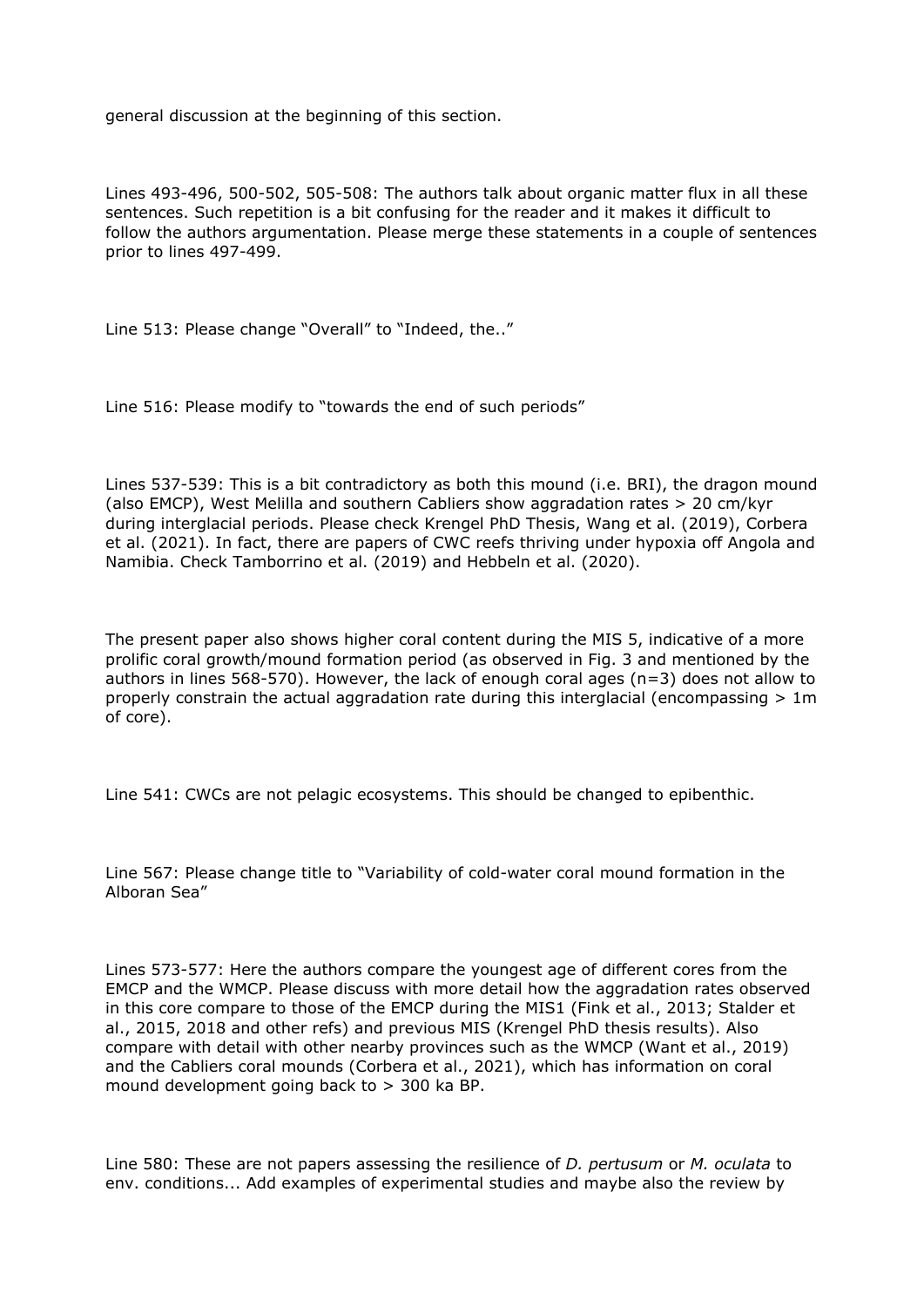Wienberg and Titshack (2015), where they show the distribution of these two species along the Atlantic with respect to env. variables.

Lines 582-583: Also consistent with most of the currently living CWC assemblages in the MED, which are mainly dominated by *M. oculata* (Orejas et al., 2009; Gori et al., 2013; Taviani et al., 2017; Angeletti et al., 2020). You have many examples, including living reefs in the Eastern Alboran Sea (Cabliers; Corbera et al., 2019). Please add all this information.

Lines 608-610: Please modify to "Higher bryozoan content during glacials at BRI is in tune with previous observations made at the Great Australian Bight, where bryozoan proliferation during glacial periods has been able to promote the formation of mounds (James et al., 2000; Holbourn et al., 2002)." Are they looking at the same species? If not, I would not compare the env. conditions but just the fact that bryozoans can form mounds.

Lines 610-611: Please remove "Conversely, higher temperatures and downwelling during interglacials halted bryozoan extension at the Great Australian Bight (James et al., 2000; Holbourn et al., 2002)."

Line 615: Please modify to "bryozoans, due to the high concentration"

Line 618: Please change to "*G. vitreus*"

Lines 633-637: Please check and rephrase this sentence, it is hard to follow.

Lines 680-682: Please modify for "The last glacial shows a strong variability in macrofaunal and benthic foraminiferal assemblages, whereas maximum coral content is reached during the MIS 3 (Fig. 3)".

Lines 682-683: I think using Rb/Al as an explanatory variable here is an overinterpretation of the data as this proxy barely changes along the core.

Lines 683-685: Didn't the authors say river run-off was considerably reduced during glacials (Lines 622-628)? Please revise and clarify. In addition, the aggradation rates of 10 cm/kyr cannot be considered as fast mound formation rates, when there are many records of aggradation rates >100 cm/kyr in the Alboran Sea (Please check the literature).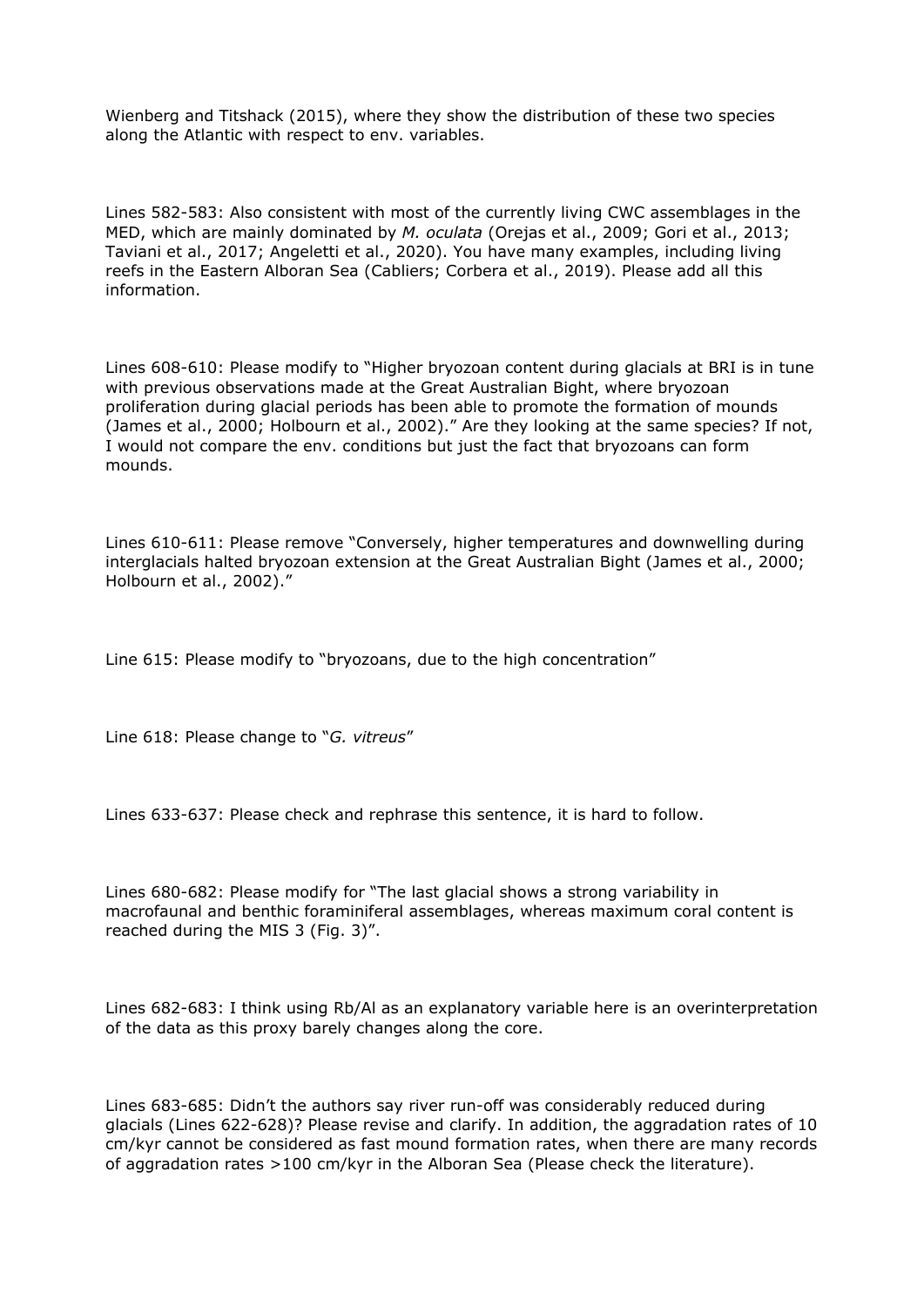Line 693: What is the reason to compare the data acquired here with North Atlantic coral mounds and not the Mediterranean Sea? As I have already commented in this revision, this paper would benefit from a better comparison with Mediterranean mounds, as the environmental variables and climatic events affecting their development will be more similar (if not the same) and relevant for discussion.

Lines 697-698: The results obtained here show sporadic coral growth during interglacial and glacial periods with the first ages ever acquired in the Alboran Sea during the last glacial. This is very interesting, but the aggradation rates showed are not high enough to be attributed to mound formation (check Frank et al., 2009 where the authors set a threshold of 15 cm/kyr to consider that there is coral driven mound formation).

Lines 729-733: Again, what about the information in Krengel's PhD thesis. He obtained ARs up to 83 cm/kyr during interglacial periods and no growth during glacials. I also see a lack of discussion in the potential effect of sapropel events on alboran sea coral mound development as discussed by Krengel's PhD and Corbera et al (2021).

Line 735: This is not true. As already commented above, there are records of significant coral mound formation during interglacials in this mound. Limited mound formation of the BR1 is just observed in this core/region of the BR1. Please discuss this in more detail.

Lines 739-742: Exactly! In the sector of the BR1 from where this core was collected, the corals grew under stressful conditions. However, there are parts of the discussion where this message is not clear. Please revise and modify accordingly.

Line 723-749: What about the Gulf of Cadiz coral mounds?

**CONCLUSIONS** 

Line 754: This is not entirely accurate. Please replace "Cold-water coral mound build-up takes place during both interglacial and glacial periods" for something in the lines of "Although previous results indicated that CWC growth and mound formation in the Alboran Sea occurred just during interglacials, this study shows that CWCs did not disappear from the BR1 during the last glacial periods."

Line 757: Please modify for "conditions in this sector of the Brittlestar Ridge I".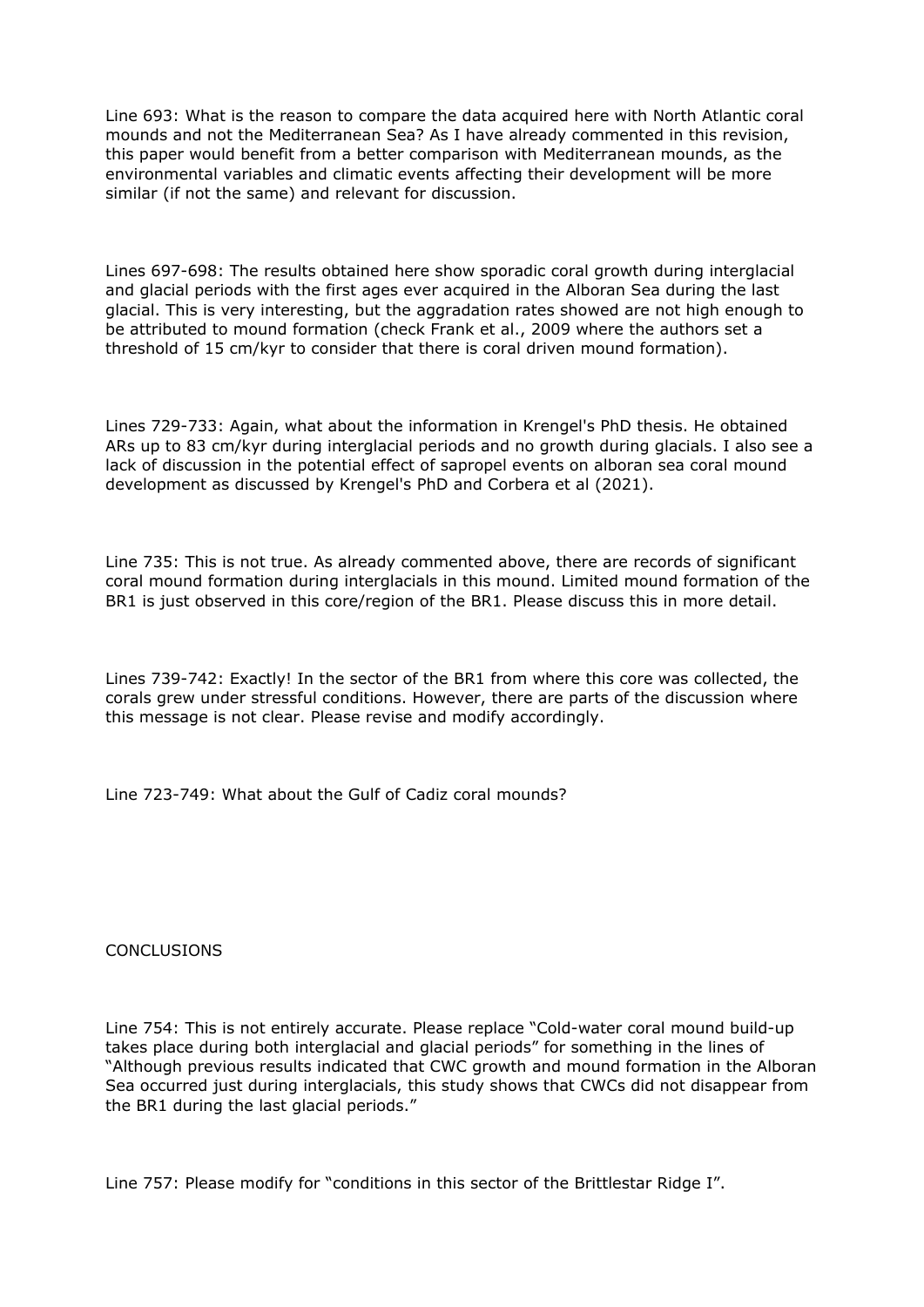Line 763: Please add "and surface productivity" after terrestrial input

## **REFERENCES**

Line 1093: The link provided here does not work, please revise and try to provide a working link.

**FIGURES** 

Figure 1: Please add the locations of the West Melilla Coral Mound Province and the Cabliers Coral Mound Province in panel B. I also believe that in panel C the authors should add the location of other gravity and/or MeBo cores acquired from the Brittlestar ridge 1. Check previous literature and Thomas Krengel PhD thesis. The red box just comprises the BRI and not the entire EMCP, please revise and modify.

Figure 4: Please add p-values to all  $R^2$  in the figure caption. In line 334 change "high" to "higher"

Figure 7: Add p-values please.

Figure 10: Still not convinced about the existence of the Shelf Water as an independent water mass different of the LIW.

# **Technical corrections**